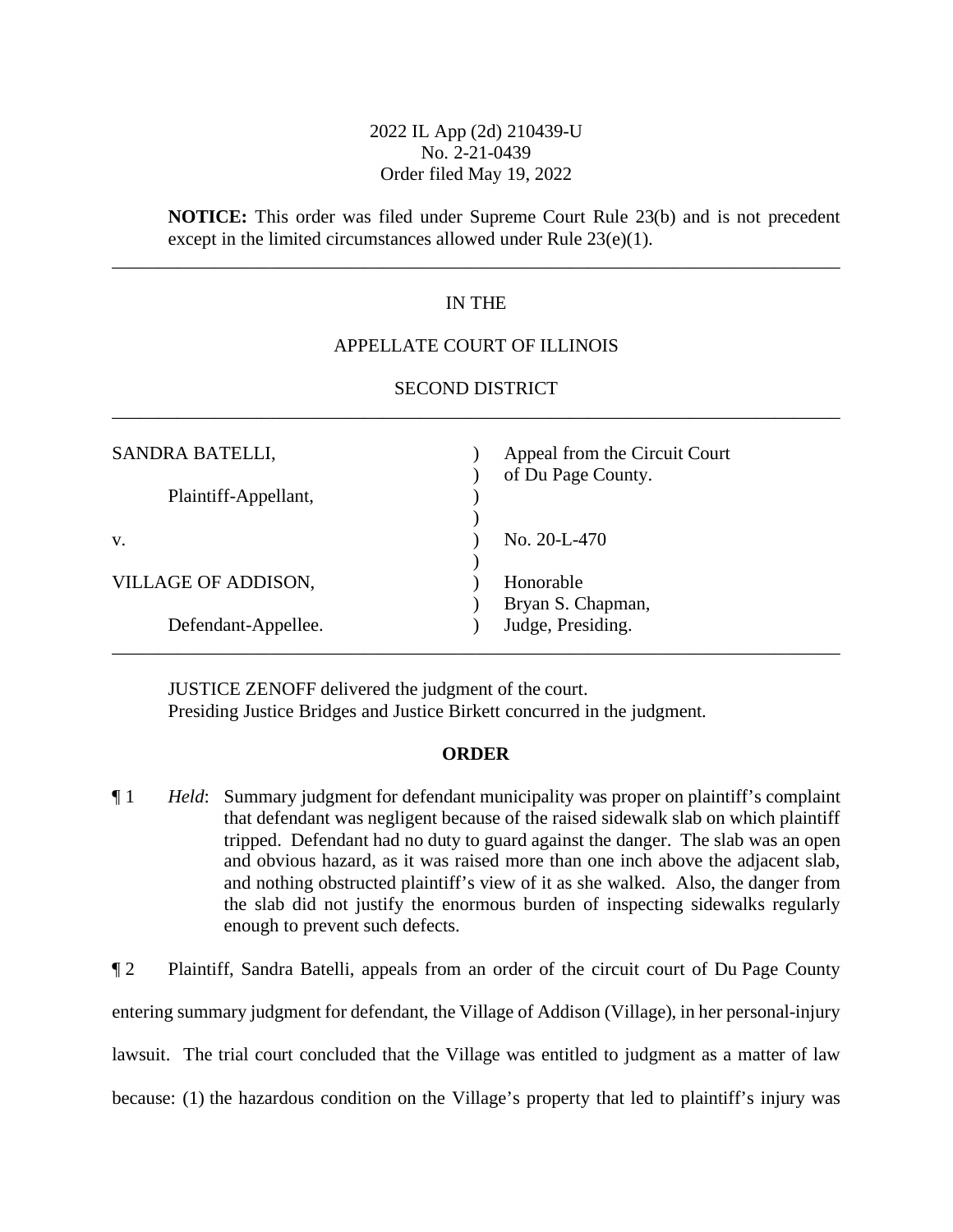open and obvious and (2) the Village lacked constructive notice of the condition. We conclude that the condition at issue was open and obvious and that the Village had no duty to protect plaintiff from it. We therefore affirm.

¶ 3 I. BACKGROUND

¶ 4 Plaintiff testified at her discovery deposition that, on the evening of July 29, 2019, she went for a walk with her friend, Angela Mastrolonardo. While walking on the sidewalk along Lake Street in Addison, plaintiff tripped over a raised sidewalk slab and fell, injuring herself. Plaintiff went back to the scene of the accident about a week later and observed the sidewalk slab that she tripped over. It was raised by about three inches. However, during her deposition, she was shown a photograph of the slab with a measuring stick next to it. She acknowledged that the photograph showed that the slab was raised by less than two inches.

¶ 5 Plaintiff testified that when she fell, she was looking forward because she and Mastrolonardo were about to cross the street. Plaintiff was looking straight ahead "[t]o make sure there wasn't [*sic*] cars going to be turning." The record establishes that the intersection they were about to cross was about 15 to 20 feet ahead of the location where plaintiff fell. Plaintiff was asked, "Was there anybody [*sic*] obstructing that raised sidewalk such as shadows, landscaping, debris, garbage, anything of that nature?" Plaintiff answered, "No." She acknowledged that, if she had been looking down, she would have been able to see the raised slab.

¶ 6 Mastrolonardo testified at her discovery deposition that she and plaintiff went for a walk on the evening of July 29, 2019. After plaintiff fell, Mastrolonardo noticed that the sidewalk was not level where the slabs met. Mastrolonardo prepared a verified statement in which she asserted that the deviation in the sidewalk was approximately two to three inches at the place where plaintiff fell. In contrast, she testified at her deposition that the displacement between the slabs was an inch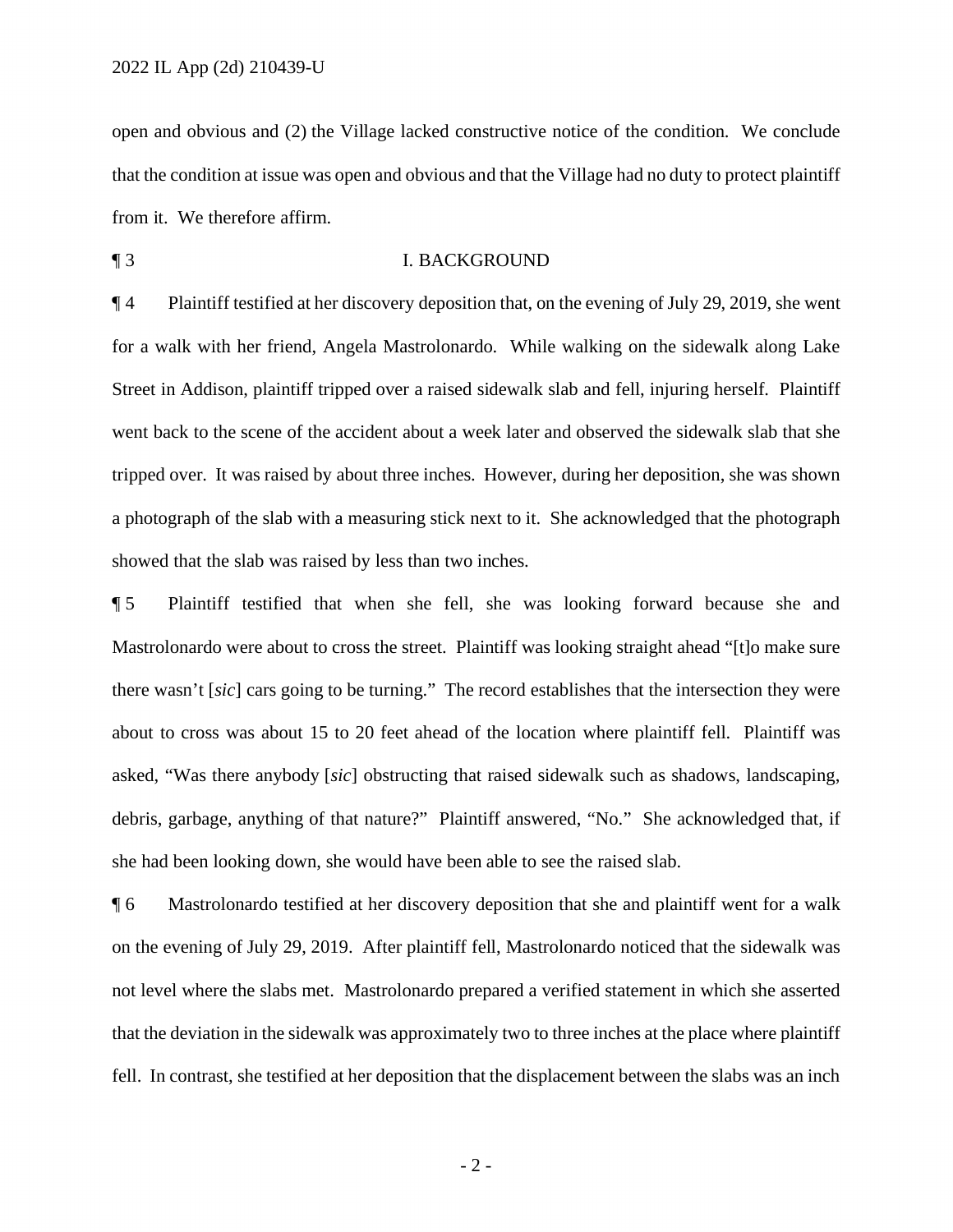or less, but "you could totally see that it was uneven." She admitted that she never measured the displacement between the sidewalk slabs. She also testified that it was still light out when plaintiff fell and that Mastrolonardo had no difficulty seeing where she was going as she was walking along the sidewalk.

¶ 7 Rick Federighi testified at his discovery deposition that he was director of public works for the Village. The department of public works has eight divisions, including the street division, which is responsible for the maintenance of sidewalks. The Village is responsible for approximately 220,000 sidewalk squares and tries to replace about 1000 sidewalk squares each year. Divisions other than the street division will sometimes report hazardous conditions. Federighi testified that the sidewalk on which plaintiff fell was constructed in 2007 and was last inspected in 2012, at which time no defect was noted. Federighi acknowledged that, in March 2019, a motor vehicle struck a light pole located near where plaintiff fell. A crew visited the location to inspect the damage to the light pole. The crew was near the area where plaintiff fell.

¶ 8 The Village's written sidewalk inspection policy was submitted as an exhibit to the Village's summary judgment motion. The policy provided that, "[a]nnually, the street supervisor will schedule a team of employees to canvas [*sic*] a geographical area of the [V]illage with the goal that municipal walkways or parkways are inspected at a minimum of once every five years."

¶ 9 Ron Remus testified at his discovery deposition that he was the foreman of the Village's street division. Plaintiff advised the Village that she had tripped on the uneven sidewalk slab on Lake Street. On August 6, 2019, Remus repaired the defect using hot mix asphalt. In August of 2020, Remus removed the asphalt so that he could take measurements of the height of the raised slab. Remus took photographs that showed that the raised slab was approximately  $1\frac{1}{4}$  inches higher than the adjacent slab.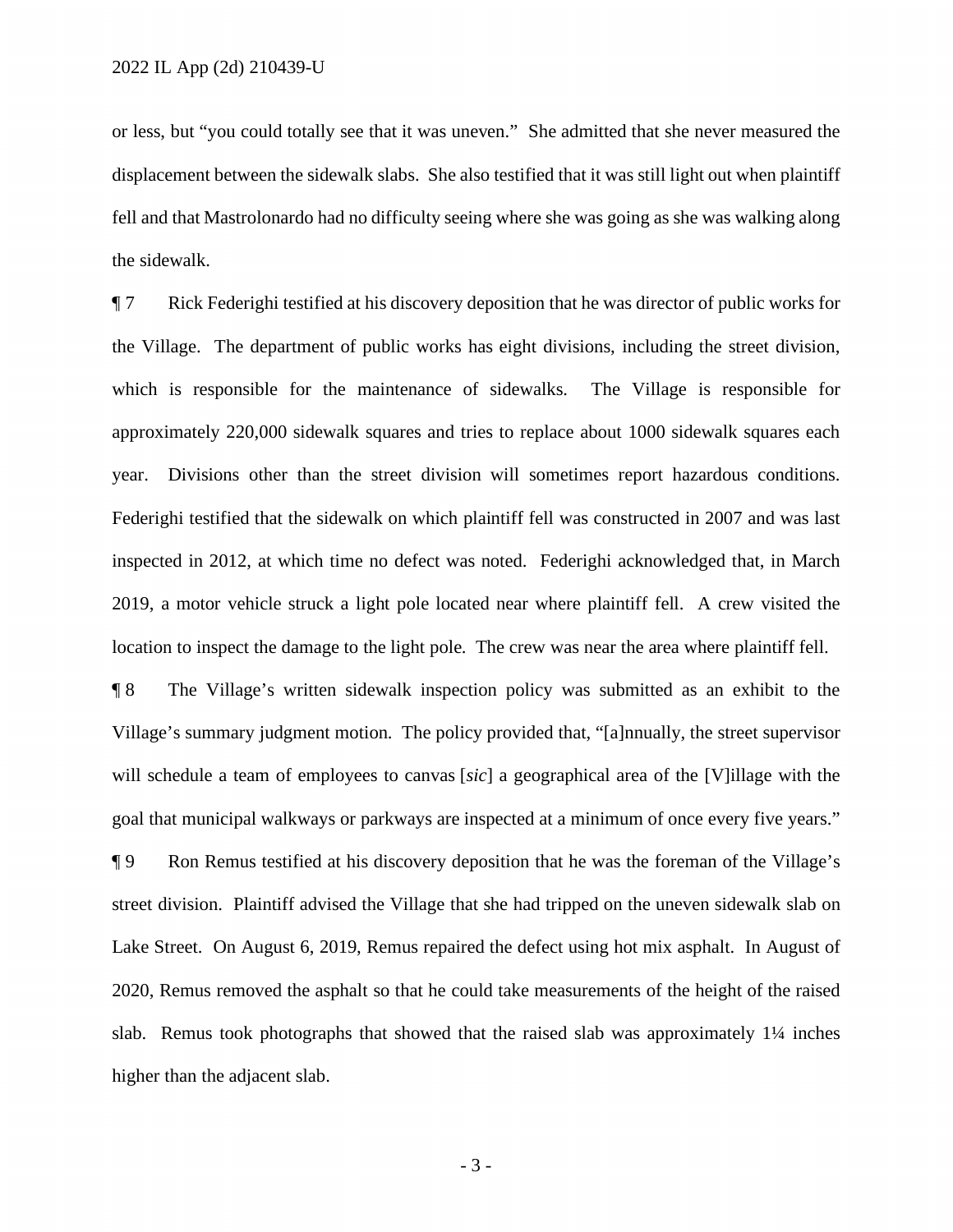¶ 10 The trial court found, as a matter of law, that the uneven slabs were an open and obvious condition that the Village had no duty to guard against. The trial court also found no evidence that the Village had either actual or constructive notice of the defect in the sidewalk along Lake Street; therefore, the Village could not be held liable. The trial court entered summary judgment for the Village, and this appeal followed.

 $\blacksquare$  **11** II. ANALYSIS

¶ 12 Summary judgment is appropriate when there are no genuine issues of material fact, and the moving party is entitled to judgment as a matter of law. 735 ILCS 5/2-1005(c) (West 2020). "The trial court may grant summary judgment after considering 'the pleadings, depositions, admissions, exhibits, and affidavits on file in the case' and construing that evidence in favor of the nonmoving party." *In re Marriage of Onishi-Chong*, 2020 IL App (2d) 180824, ¶ 30 (quoting *Purtill v. Hess*, 111 Ill. 2d 229, 240 (1986)); 735 ILCS 5/2-1005(c) (West 2020). "While use of the summary judgment procedure is to be encouraged as an aid in the expeditious disposition of a lawsuit [citation], it is a drastic means of disposing of litigation and therefore should be allowed only when the right of the moving party is clear and free from doubt." *Purtill*, 111 Ill. 2d at 240. "Inferences may be drawn from undisputed facts [citation], but an issue should be decided by the trier of fact and summary judgment denied where reasonable persons could draw divergent inferences from the undisputed facts." *Pyne v. Witmer*, 129 Ill. 2d 351, 358 (1989). The trial court's order granting summary judgment is reviewed *de novo*. *Guns Save Life, Inc. v. Ali*, 2021 IL 126014, ¶ 14.

¶ 13 Plaintiff's complaint sounds in negligence. "The elements of a negligence cause of action are a duty owed by the defendant to the plaintiff, a breach of that duty, and an injury proximately caused by the breach." *Jones v. Chicago HMO Ltd. of Illinois*, 191 Ill. 2d 278, 294 (2000).

- 4 -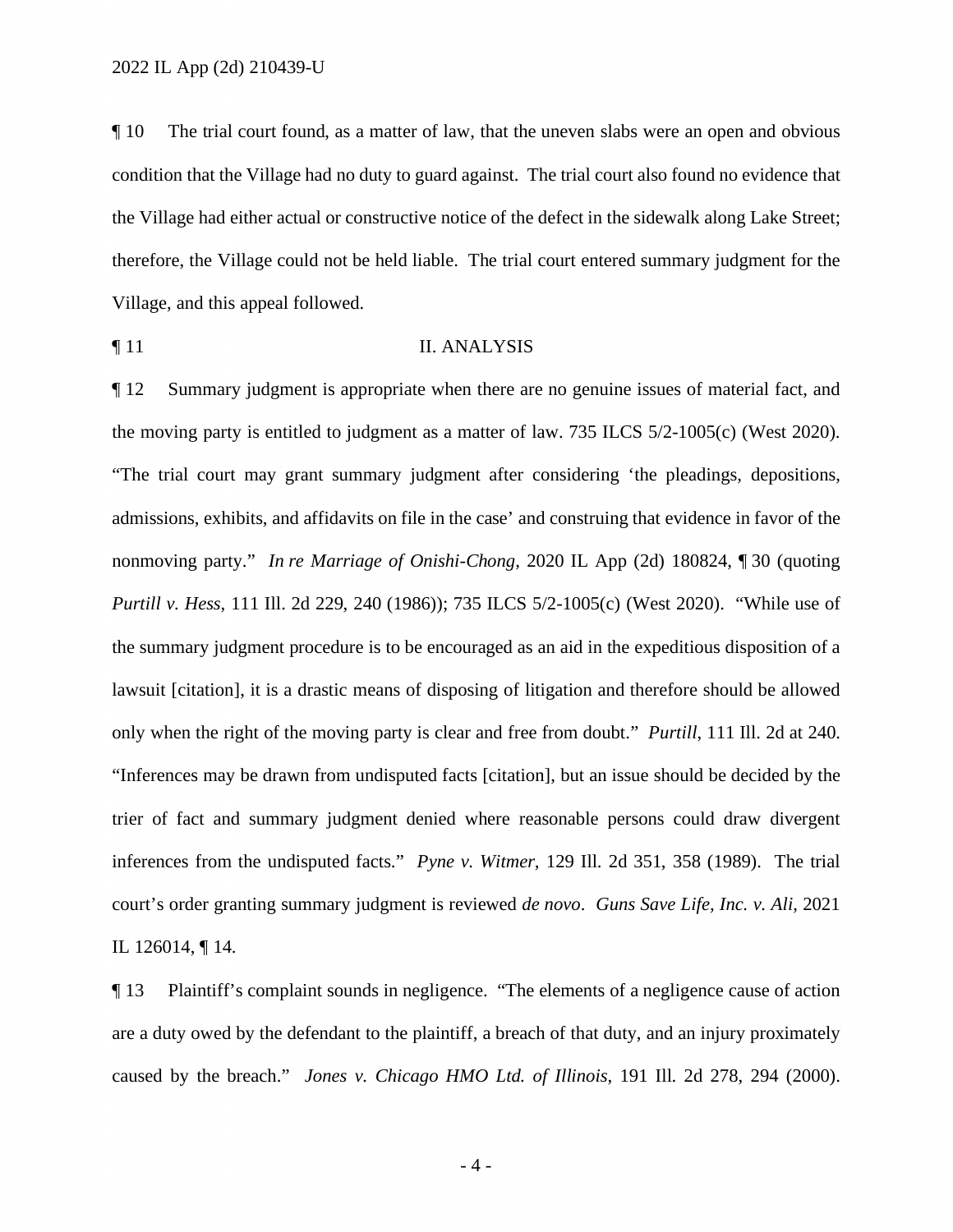Traditionally, whether a duty exists depends on "whether defendant and plaintiff stood in such a relationship to one another that the law imposed upon defendant an obligation of reasonable conduct for the benefit of plaintiff." *Ward v. K mart Corp.*, 136 Ill. 2d 132, 140 (1990). In determining whether a duty exists, courts consider four factors: "(1) the reasonable foreseeability of the injury, (2) the likelihood of the injury, (3) the magnitude of the burden of guarding against the injury, and (4) the consequences of placing that burden on the defendant." *Bruns v. City of Centralia*, 2014 IL 116998, ¶ 14.

¶ 14 The duty of a local public entity, such as the Village, to guard against injuries resulting from hazardous conditions on its property is governed by section 3-102 of the Local Governmental and Governmental Employees Tort Immunity Act (745 ILCS 10/3-102 (West 2020)). Section 3- 102 provides, in pertinent part:

"[A] local public entity has the duty to exercise ordinary care to maintain its property in a reasonably safe condition for the use in the exercise of ordinary care of people whom the entity intended and permitted to use the property in a manner in which and at such times as it was reasonably foreseeable that it would be used, and shall not be liable for injury unless it is proven that it has actual or constructive notice of the existence of such a condition that is not reasonably safe in reasonably adequate time prior to an injury to have taken measures to remedy or protect against such condition." *Id.*

The "open and obvious" rule provides a potential exception to this duty. The "open and obvious" rule generally provides that "a party who owns or controls land is not required to foresee and protect against an injury if the potentially dangerous condition is open and obvious." *Rexroad v. City of Springfield*, 207 Ill. 2d 33, 44, (2003).

- 5 -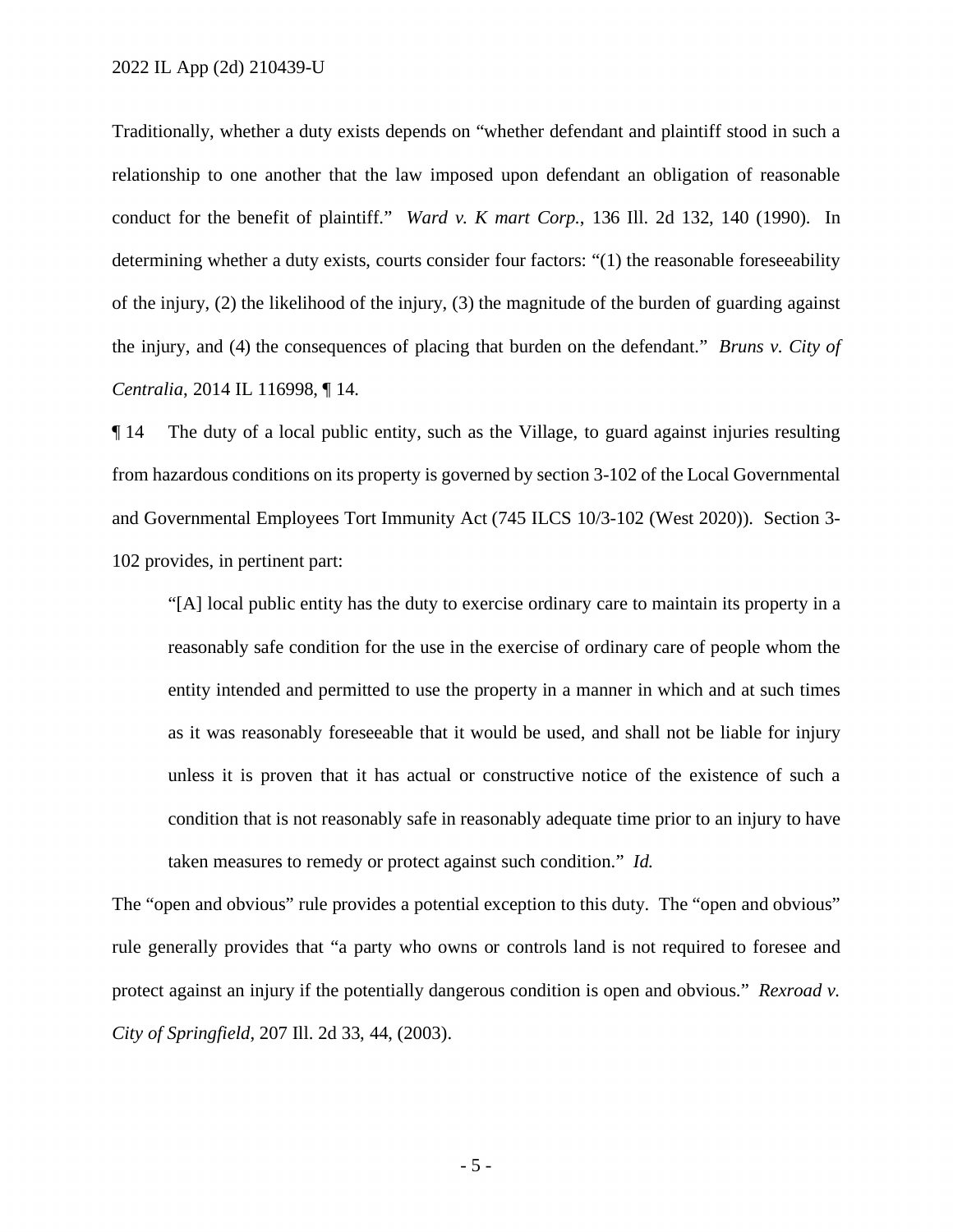¶ 15 In *Bucheleres v. Chicago Park District*, 171 Ill. 2d 435, 448 (1996), our supreme court explained:

"In cases involving obvious and common conditions, such as fire, height, and bodies of water, the law generally assumes that persons who encounter these conditions will take care to avoid any danger inherent in such condition. The open and obvious nature of the condition itself gives caution and therefore the risk of harm is considered slight; people are expected to appreciate and avoid obvious risks."

" 'Obvious' means that 'both the condition and the risk are apparent to and would be recognized by a reasonable man, in the position of the visitor, exercising ordinary perception, intelligence, and judgment.' " *Bruns*, 2014 IL 116998, ¶ 16 (quoting Restatement (Second) of Torts § 343A cmt. b, at 219 (1965)). "Where there is no dispute about the physical nature of the condition, whether a danger is open and obvious is a question of law." *Choate v. Indiana Harbor Belt R.R. Co.*, 2012 IL 112948,  $\P$  34. The "open and obvious" rule has been applied to uneven pavement on sidewalks. See *Bruns*; *Foy v. Village of La Grange*, 2020 IL App (1st) 191340.

¶ 16 Plaintiff argues that the raised slab that she tripped over was not an open and obvious danger. She contends that "[t]he defect lies beneath the reasonable person's feet while they are walking in a busy commercial area." Quoting *Buchaklian v. Lake County Family Young Men's Christian Ass'n*, 314 Ill. App. 3d 195, 202 (2000), plaintiff contends that "the reasonable person is not charged with 'constantly looking downward,' nor should the reasonable person be charged with 'anticipating that an injury will result from walking normally.' "

¶ 17 The *Foy* court rejected a nearly identical argument. In *Foy*, as here, the plaintiff tripped on a raised sidewalk slab. The plaintiff admitted at his deposition that if he had been looking down just before falling, he would have seen the defect in the sidewalk. Like plaintiff here, the plaintiff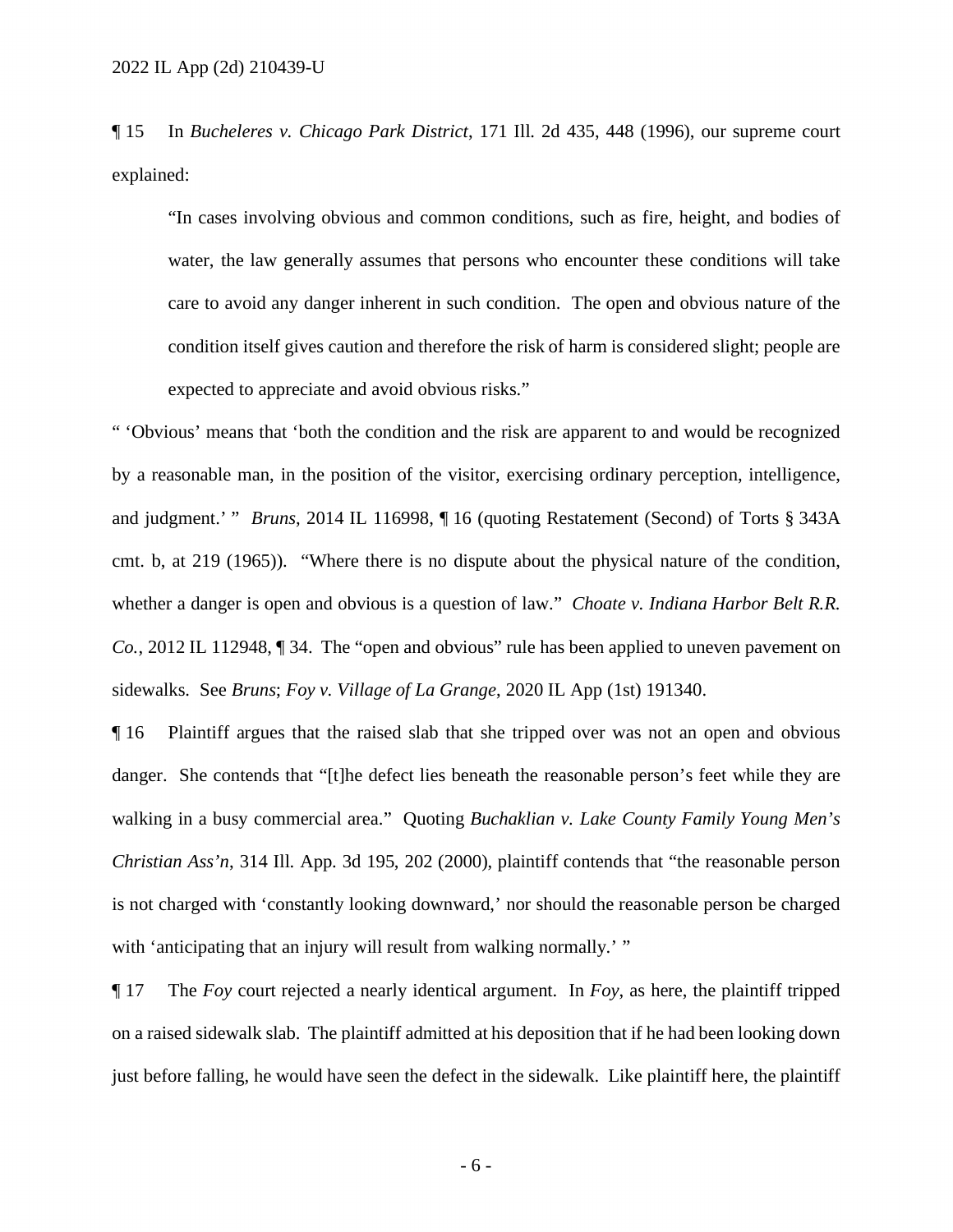in *Foy* relied on *Buchaklian* in arguing that " 'no reasonable person would be looking straight down at the sidewalk while walking.' " *Foy*, 2020 IL App (1st) 191340, ¶ 24. The *Foy* court disagreed:

"*Buchaklian* involved a person tripping over raised portions of a rubber floor mat, and this court held that the mat was not an open and obvious defect 'because of its size, the lack of significant color contrast between the defect and the surrounding mat, or merely the short time that a person has in which to discover the defect as he or she takes a few steps toward the mat.' [Citation.] Importantly, we held that it was the kind of situation that a reasonably prudent person would not anticipate. [Citation.] Although in that case we 'refuse[d] to hold that invitees \*\*\* are required to look constantly downward' [citation], it does not necessarily follow that any defect on the ground cannot be open and obvious. In contrast to raised portions of a rubber mat that blend in with the rest of the mat, a raised sidewalk slab causing a deviation is readily visible to a reasonably prudent pedestrian, even when not looking downward. Not to mention that sidewalk deviations are common and can be easily anticipated by the average pedestrian." *Foy*, 2020 IL App (1st) 191340, ¶ 24.

¶ 18 Plaintiff contends that Lake Street is a busy street and that when she fell, she was looking straight ahead because she was approaching an intersection and was preparing to cross the street. She claims she needed to look straight ahead for turning vehicles. However, when she fell, she was 15 to 20 feet from the intersection. A reasonably prudent pedestrian approaching the intersection from that distance could have glanced down periodically to scan the sidewalk for tripping hazards, while also maintaining a general awareness of motor vehicle traffic. At a distance of 15 to 20 feet from the intersection, plaintiff did not need to focus exclusively on motor vehicle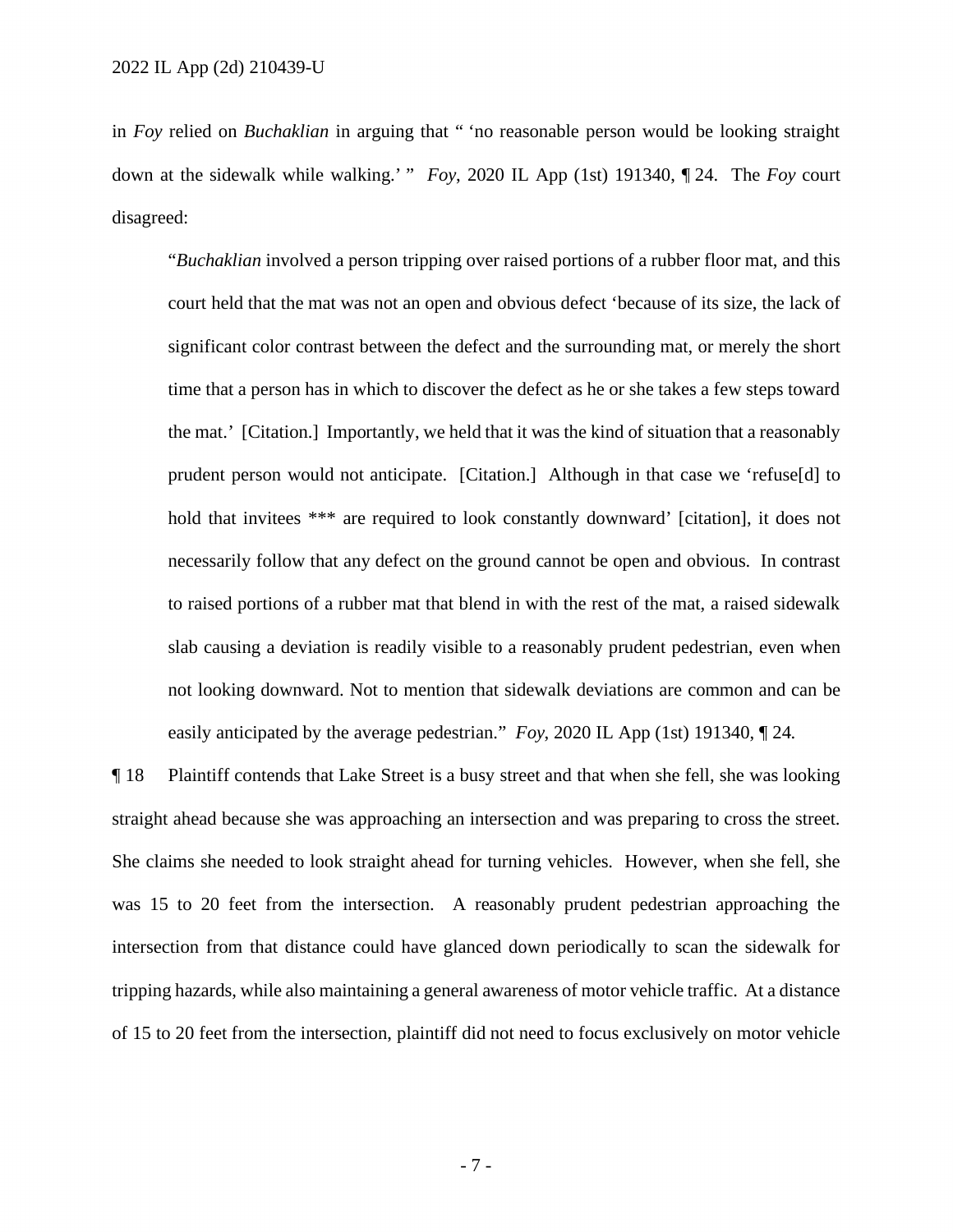traffic. Presumably, upon reaching the intersection, plaintiff would have paused to assess the safety before crossing.

¶ 19 Plaintiff also points out that Mastrolonardo did not notice the raised slab until after plaintiff fell. According to plaintiff, this is evidence that the raised slab was not open and obvious. We disagree. "Whether a condition is open and obvious is an objective standard." *Foy*, 2020 IL App (1st) 191340, ¶ 21. Plaintiff points to no evidence of any objective condition preventing her from seeing the raised sidewalk slab. Indeed, she testified that there was nothing to obstruct her view of the raised slab. In her reply brief, plaintiff relies on *American National Bank & Trust Co. of Chicago v. National Advertising Co.*, 149 Ill. 2d 14 (1992). There, a billboard painter was electrocuted when he came into contact with a power line that ran overhead 24 to 30 inches from the top of the sign. In rejecting the defendant's argument that the power line was an open and obvious hazard, our supreme court noted that other individuals who had worked on the sign had given deposition testimony that they were unaware of the presence of the power line. The court concluded that "[s]uch testimony presents a question of fact as to whether or not the danger was open and obvious." *Id.* at 27. Subsequent to *National Advertising Company*, however, our supreme court held (as previously noted) that "[w]here there is no dispute about the physical nature of the condition, whether a danger is open and obvious is a question of law." *Choate v. Indiana Harbor Belt R.R. Co.*, 2012 IL 112948,  $\parallel$  34. There is no meaningful dispute about the physical nature of the hazard here. The record sufficiently establishes that there was nothing preventing Mastrolonardo or plaintiff from noticing the hazardous condition of the sidewalk. The uneven slab was raised by an inch or more and was not obscured by shadows or debris. Under these circumstances, Mastrolonardo's subjective unawareness of the hazard before plaintiff's accident does not give rise to a genuine issue of material fact.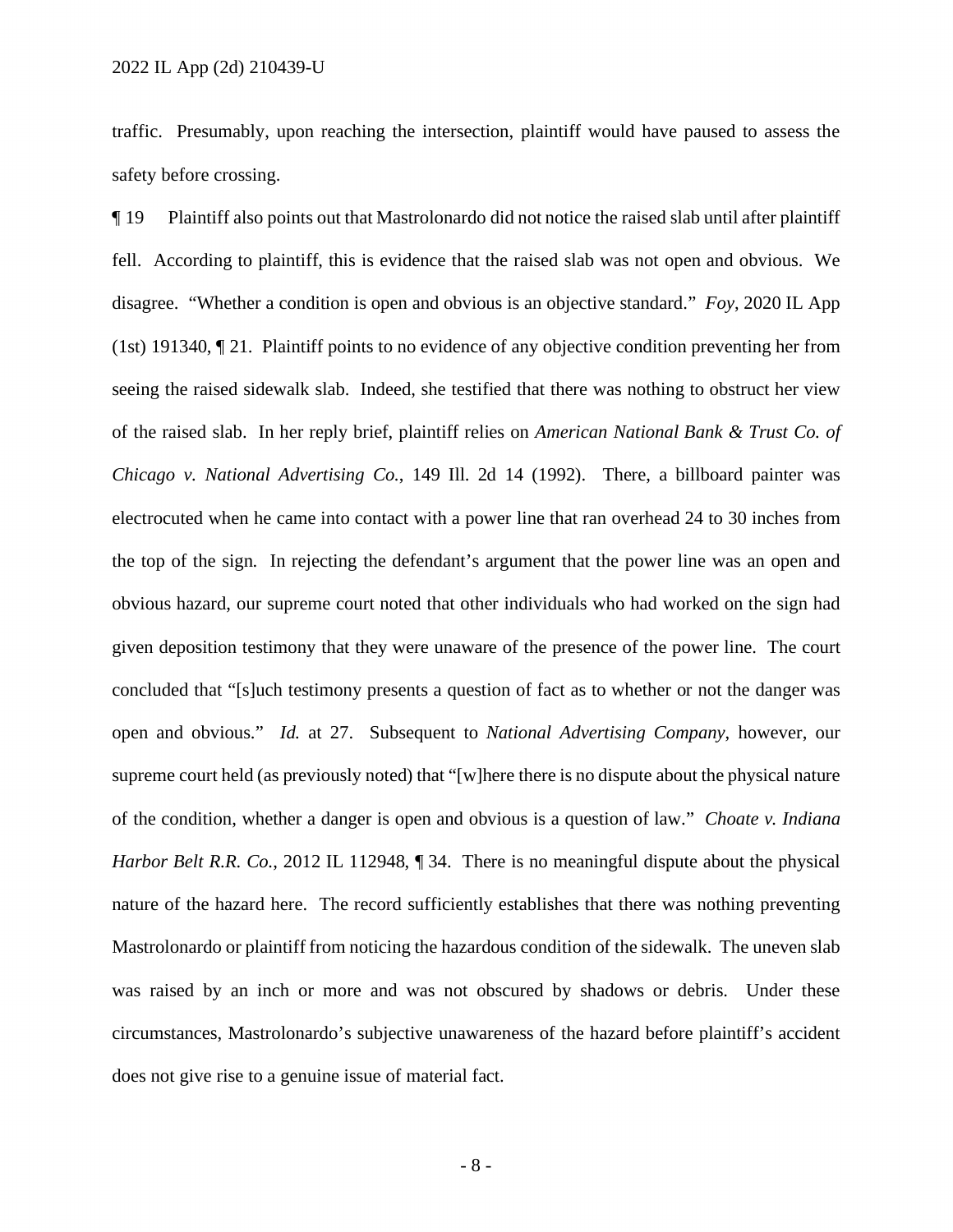¶ 20 In support of her argument that the defect in the sidewalk was not open and obvious, plaintiff further notes that a crew repairing a light pole near the accident did not notice the hazard. Again, because there is no meaningful dispute about the physical nature of the hazard at the time of the accident, the argument fails.

¶ 21 Our conclusion that the defect in the sidewalk was open and obvious does not necessarily foreclose us from finding that the Village owed a duty to plaintiff. See *Bruns*, 2014 IL 116998, ¶ 35; *Foy*, 2020 IL App (1st) 191340, ¶ 26. "We must still consider the traditional four factors of a duty analysis: (1) the reasonable foreseeability of the injury; (2) the likelihood of the injury; (3) the magnitude of the burden of guarding against the injury; and (4) the consequences of placing that burden on the defendant." *Foy*, 2020 IL App (1st) 191340, ¶ 26. In *Foy*, the court observed that because a defendant is ordinarily not required to foresee injuries from open and obvious conditions, the first factor carries little weight. *Id.* ¶ 27. The second factor also carries little weight. A person who encounters an open and obvious hazard will presumably avoid the hazard, making the risk of injury low. *Id.*

¶ 22 The remaining factors are the burden of guarding against injuries from sidewalk defects and the consequences of placing the burden on the Village. Plaintiff contends that the burden would be slight because the Village already maintains a sidewalk inspection program. However, that program provides for inspection of a particular sidewalk as infrequently as once every five years. That is not often enough to effectively guard against injuries from defects in sidewalks. As observed in *Foy*:

"It is well recognized that sidewalks settle, erode, form cracks, and have other types of disruptions to the surface over time. It is not possible for the Village to prevent tree roots and other forms of natural erosion from disrupting the many miles of sidewalks within its